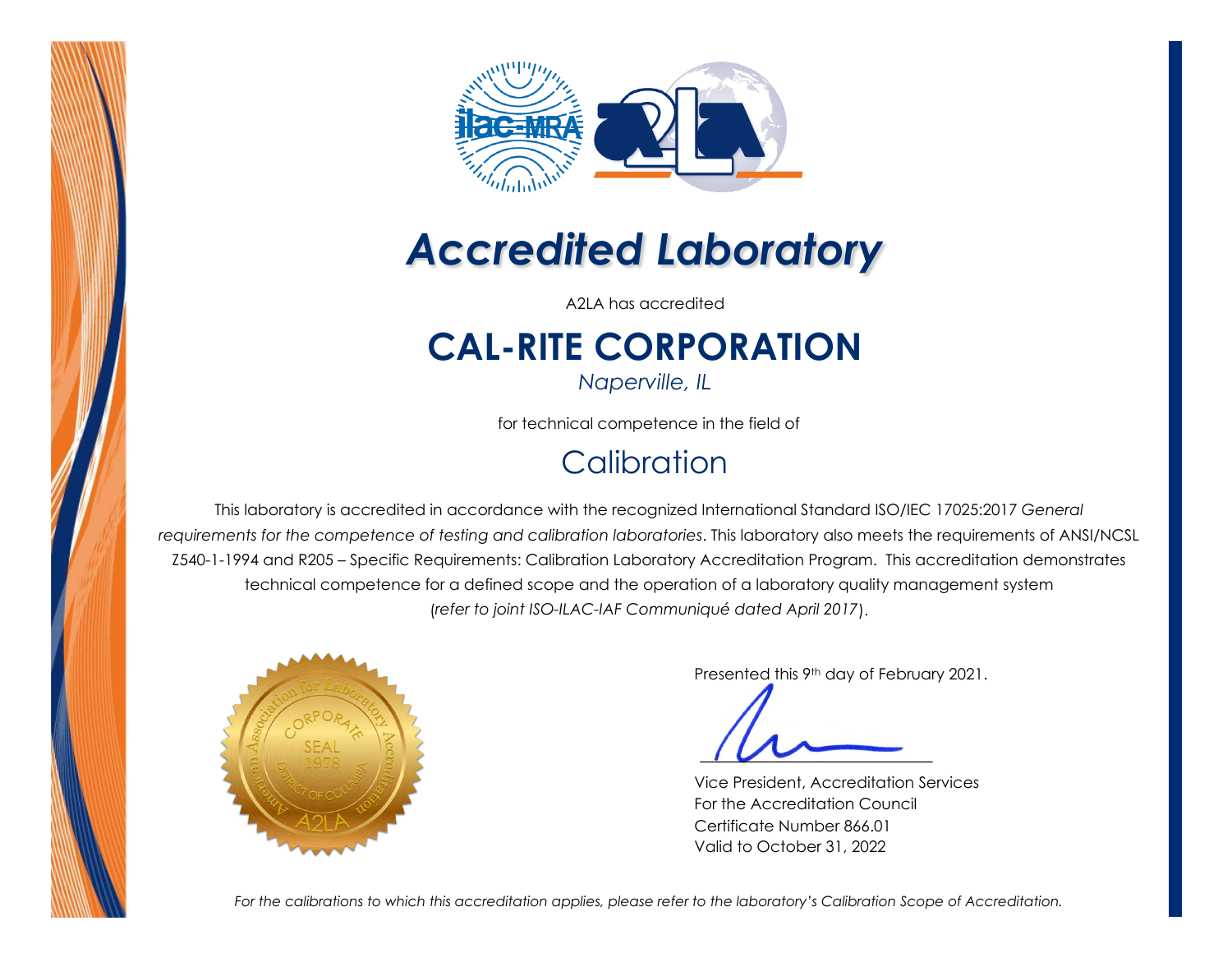

#### SCOPE OF ACCREDITATION TO ISO/IEC 17025:2017 & ANSI/NCSL Z540-1-1994

#### CAL-RITE CORPORATION 1665 Quincy Avenue, Suite 103 Naperville, IL 60540<br>Nathan Hathaway Phone: 63 Phone: 630 355 1522

#### CALIBRATION

Valid To: October 31, 2022 Certificate Number: 0866.01

In recognition of the successful completion of the A2LA evaluation process, accreditation is granted to this laboratory to perform the following calibrations<sup>[1](#page-10-0),7</sup>:

#### I. Dimensional

| Parameter/Equipment                                                  | Range                                                                      | $CMC2, 4, 5(\pm)$                                                       | Comments                                                                            |
|----------------------------------------------------------------------|----------------------------------------------------------------------------|-------------------------------------------------------------------------|-------------------------------------------------------------------------------------|
| Displacement Length Indicators <sup>3</sup><br>(Drop, Test and LVDT) | Up to $4$ in<br>$($ 2 4 to 12) in                                          | $7L + 29 \mu$ in<br>$12L + 20 \,\mu$ in                                 | Gage blocks, digital<br>micrometer head                                             |
| Extensometers/COD<br>Gage/Deflectometers <sup>3</sup>                |                                                                            |                                                                         | <b>ASTM E83</b><br>and ISO 9513;                                                    |
| Gage lengths 2 in and below                                          | Up to $0.02$ in<br>$(50.02 \text{ to } 2.0) \text{ in}$                    | $14 \mu$ in<br>$0.20\% * L$                                             | Gage blocks,<br>extensometer calibrator;<br>uncertainties listed in<br>displacement |
| Gage lengths $> 2$ to 25 in                                          | $(> 2$ to 25) in                                                           | $70L + 35 \,\mu m$                                                      | Gage blocks                                                                         |
| Gage Length                                                          | Up to $8$ in                                                               | $0.0017$ in                                                             | Caliper                                                                             |
| Microscopes <sup>3</sup> –<br>Displacement                           | Up to $1$ in<br>Up to $25.4$ mm                                            | $55 \mu$ in<br>$1.4 \mu m$                                              | ASTM E1951<br>stage micrometers                                                     |
| <b>Alignment System Calibration</b>                                  | $100 \mu e$<br>$500 \mu e$<br>$1000 \mu e$<br>$2000 \mu e$<br>$3000 \mu e$ | $1.4 \mu e$<br>$1.5 \mu e$<br>$1.6 \mu e$<br>$1.9 \mu e$<br>$2.2 \mu e$ | Strain indicator<br>calibrator                                                      |

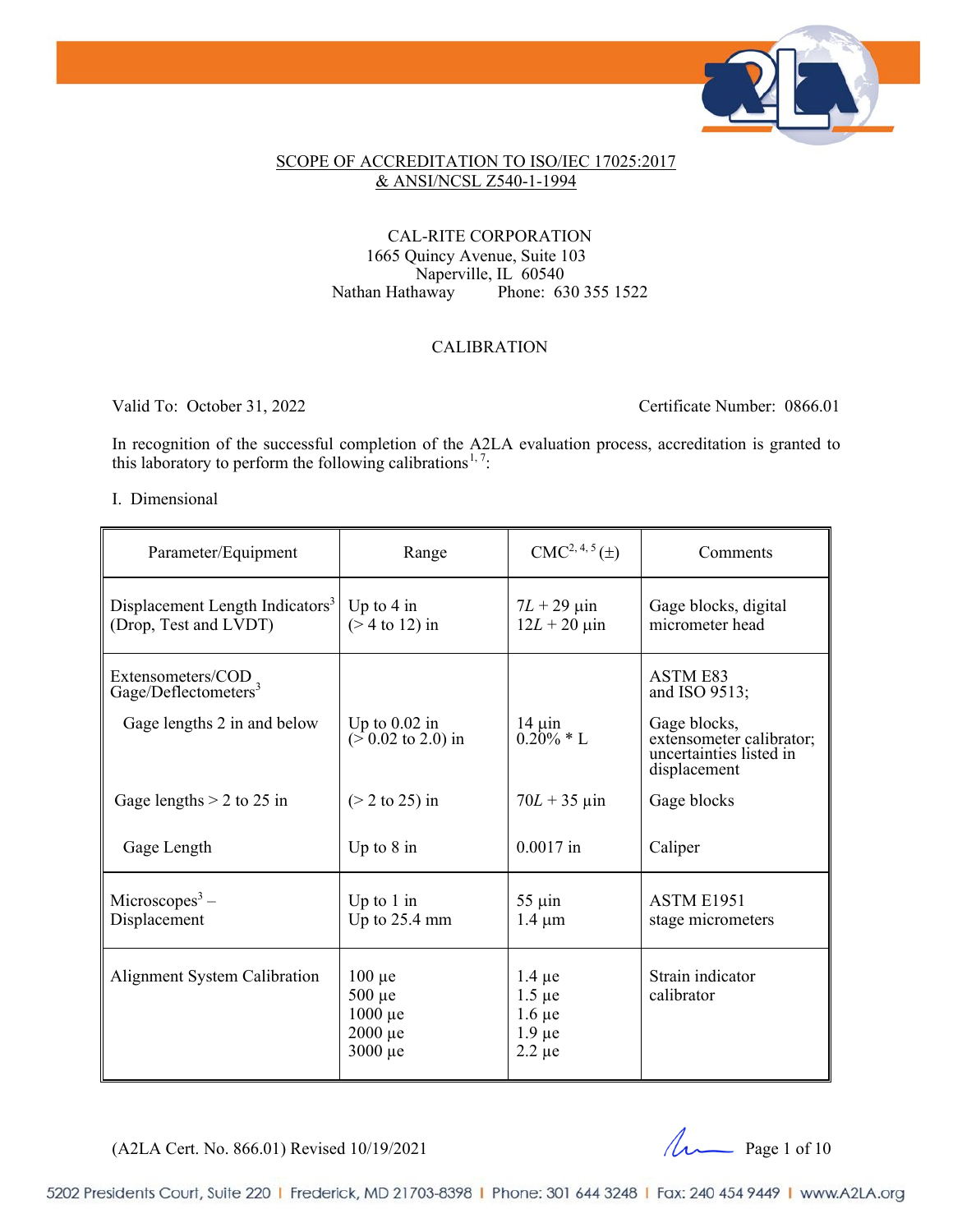### II. Electrical – DC/Low Frequency

| Parameter/Equipment                                                       | Range                                                                                                                                                                                     | $CMC2, 4, 5, 6(\pm)$ | Comments               |
|---------------------------------------------------------------------------|-------------------------------------------------------------------------------------------------------------------------------------------------------------------------------------------|----------------------|------------------------|
| $DC$ Voltage $-$<br>Generate Electrical Calibration<br>of Load Indicators | $\pm$ (0 to 4.4) mV/V                                                                                                                                                                     | $0.000014$ mV/V      | Precision<br>simulator |
| Electrical Simulation of<br>Thermocouple Indicating<br>Devices            | Type E (-250 to 1000) $^{\circ}$ C<br>Type N (-200 to 1300) $^{\circ}$ C<br>Type J (-210 to 1200) $^{\circ}$ C<br>Type K (-270 to 1372) $^{\circ}$ C<br>Type T (-250 to 400) $^{\circ}$ C | $0.70 \degree C$     | Fluke 743B             |

#### III. Mechanical

| Parameter/Equipment              | Range                                                                                                                                                                                                                                                                                                                                                                                                                                                              | $CMC2, 4, 5(\pm)$                                                                                                                                                                                                                                                                                                                                                                                                                  | Comments      |
|----------------------------------|--------------------------------------------------------------------------------------------------------------------------------------------------------------------------------------------------------------------------------------------------------------------------------------------------------------------------------------------------------------------------------------------------------------------------------------------------------------------|------------------------------------------------------------------------------------------------------------------------------------------------------------------------------------------------------------------------------------------------------------------------------------------------------------------------------------------------------------------------------------------------------------------------------------|---------------|
| Scales and Balances <sup>3</sup> | $(1 to 200)$ mg<br>$300 \text{ mg}$<br>$500 \text{ mg}$<br>$\frac{1}{2}$<br>$\frac{2}{3}$<br>$\frac{5}{5}$<br>$\frac{10}{20}$<br>$\frac{10}{30}$<br>$\frac{10}{5}$<br>$\frac{10}{30}$<br>$\frac{50}{100}$ g<br>$200 \mathrm{g}$<br>$300\,\mathrm{g}$<br>$500 g$<br>$1 kg$<br>$2 kg$<br>$3 kg$<br>$5 kg$<br>$10 kg$<br>$201$<br>$20 \text{ kg}$<br>$(0.001 \text{ to } 0.1) \text{ lb}$<br>$(> 0.1 \text{ to } 2) \text{ lb}$<br>$(> 2 \text{ to } 600) \text{ lb}$ | $0.023$ mg<br>$0.038$ mg<br>$0.038 \text{ mg}$<br>$0.041$ mg<br>$0.039$ mg<br>$0.047$ mg<br>$0.047$ mg<br>$0.065 \text{ mg}$<br>$0.080$ mg<br>$0.14$ mg<br>$0.14 \text{ mg}$<br>$0.22 \text{ mg}$<br>$0.38 \text{ mg}$<br>$0.90 \text{ mg}$<br>$0.90 \text{ mg}$<br>$2.5 \text{ mg}$<br>$9.5 \text{ mg}$<br>$8.3 \text{ mg}$<br>$14 \text{ mg}$<br>$65 \text{ mg}$<br>70 mg<br>$6.5 \times 10^{-7}$ lb<br>$0.000021$ lb<br>0.0010% | Euramet cg-18 |

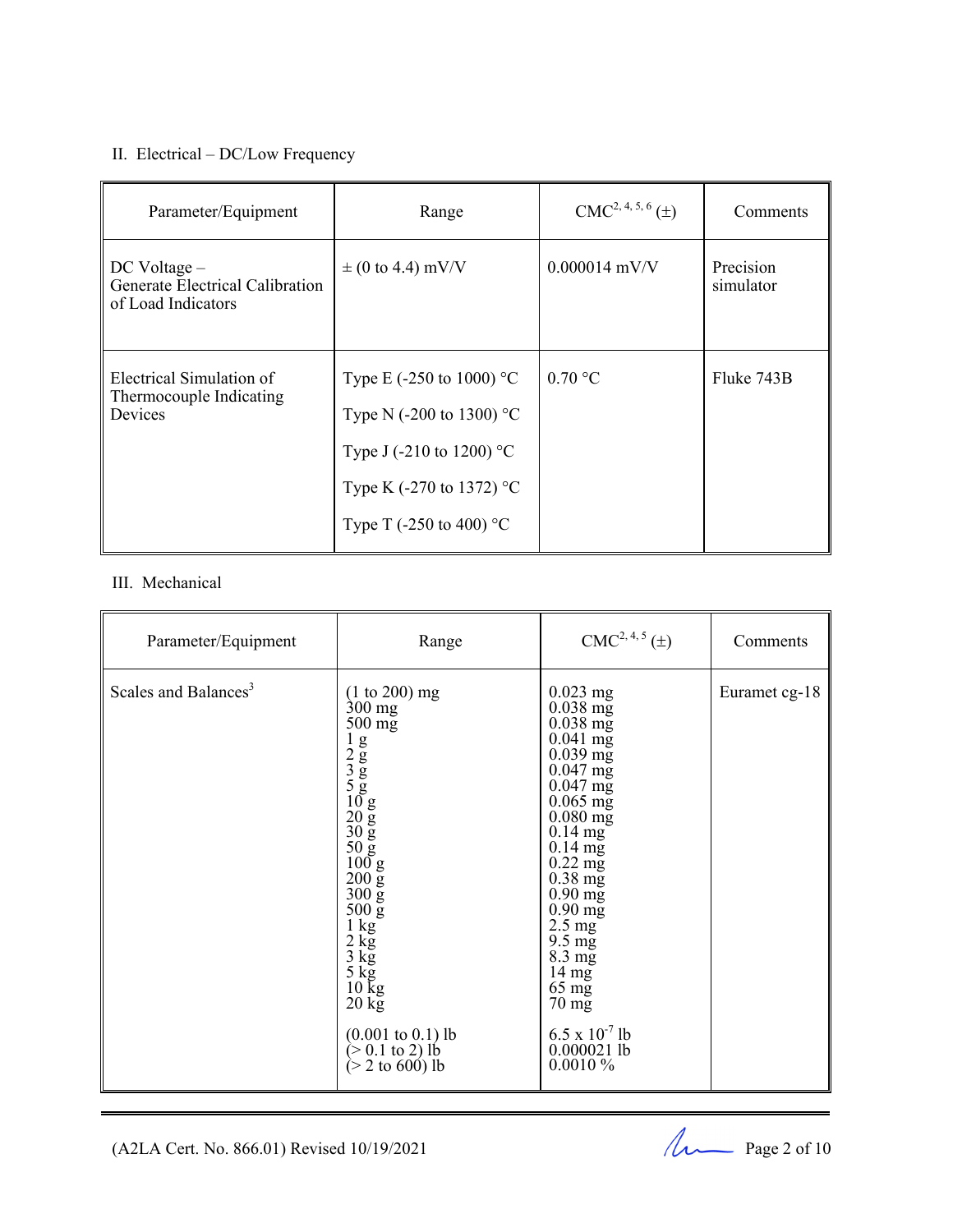| Parameter/Equipment                                                                                                  | Range                                                                                                                                                                                                                                                                                                                                                                                                                                                                                                                      | $CMC2, 4, 5(\pm)$                                                                                                                                                                                                                                                                                                                                                                                                                                                                                          | Comments                                                                  |
|----------------------------------------------------------------------------------------------------------------------|----------------------------------------------------------------------------------------------------------------------------------------------------------------------------------------------------------------------------------------------------------------------------------------------------------------------------------------------------------------------------------------------------------------------------------------------------------------------------------------------------------------------------|------------------------------------------------------------------------------------------------------------------------------------------------------------------------------------------------------------------------------------------------------------------------------------------------------------------------------------------------------------------------------------------------------------------------------------------------------------------------------------------------------------|---------------------------------------------------------------------------|
| Mass Measure                                                                                                         | $(1 to 200)$ mg<br>$300$ mg<br>$500 \text{ mg}$<br>$\frac{1}{2}$<br>$\frac{2}{3}$<br>$\frac{8}{5}$<br>$\frac{1}{20}$<br>$\frac{1}{20}$<br>$\frac{20}{5}$<br>$\frac{1}{30}$<br>$\frac{50 \text{ g}}{100 \text{ g}}$<br>$200 \text{ g}$<br>$205 \overline{g}$<br>$300\,\mathrm{g}$<br>$500 \mathrm{g}$<br>$1\ \mathrm{kg}$<br>$\frac{2 \text{ kg}}{3 \text{ kg}}$<br>$5 \,\mathrm{kg}$<br>$5.1 \text{ kg}$<br>$10 \text{ kg}$<br>11.8 kg<br>$\frac{20 \text{ kg}}{25 \text{ kg}}$<br>$\frac{30 \text{ kg}}{32.1 \text{ kg}}$ | $0.016$ mg<br>$0.026$ mg<br>$0.026$ mg<br>$0.027$ mg<br>$0.027 \text{ mg}$<br>$0.029$ mg<br>$0.030$ mg<br>$0.037 \text{ mg}$<br>$0.043$ mg<br>$0.068$ mg<br>$0.071 \text{ mg}$<br>$0.12 \text{ mg}$<br>$0.21 \text{ mg}$<br>$0.22 \text{ mg}$<br>$0.60$ mg<br>$0.58 \text{ mg}$<br>$1.8 \text{ mg}$<br>$6.7 \text{ mg}$<br>$6.0 \text{ mg}$<br>$9.5 \text{ mg}$<br>$9.5 \text{ mg}$<br>$47 \text{ mg}$<br>$47 \text{ mg}$<br>$50 \,\mathrm{mg}$<br>$55 \text{ mg}$<br>$120 \text{ mg}$<br>$120 \text{ mg}$ | Mass<br>comparator,<br>mass standards                                     |
| $Force3 - Measure$<br>Tension and Compression by<br>Deadweight with Local<br>Gravity and Air Bouyancy<br>Corrections | $(0.001 \text{ to } 125) \text{ lbf}$                                                                                                                                                                                                                                                                                                                                                                                                                                                                                      | 0.0020%                                                                                                                                                                                                                                                                                                                                                                                                                                                                                                    | ASTM E4 and<br>ISO 7500-1                                                 |
| Comparison to Load Cell in<br>Compression                                                                            | $(1 to 1 000 000)$ lbf                                                                                                                                                                                                                                                                                                                                                                                                                                                                                                     | $0.25 \%$                                                                                                                                                                                                                                                                                                                                                                                                                                                                                                  | <b>ASTM E4</b><br>within the<br>Class A                                   |
| Comparison to Load Cell in<br>Tension                                                                                | $(1 to 250 000)$ lbf                                                                                                                                                                                                                                                                                                                                                                                                                                                                                                       | $0.25 \%$                                                                                                                                                                                                                                                                                                                                                                                                                                                                                                  | working<br>range,<br>ISO 7500-1<br>within the<br>Class 1<br>working range |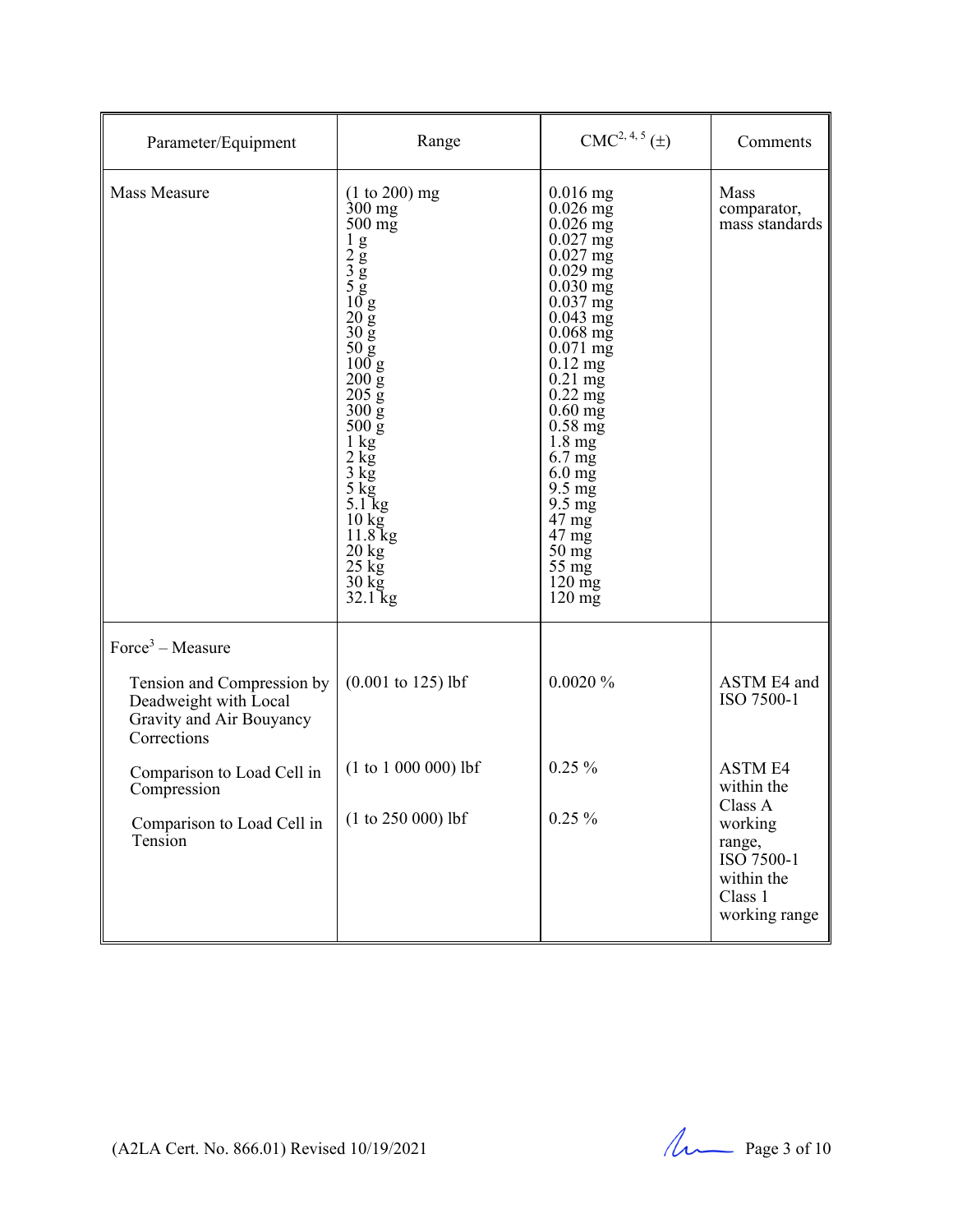| Parameter/Equipment                                                                    | Range                                                                                                       | $CMC2, 4, 5(\pm)$                                                                               | Comments                                                                     |
|----------------------------------------------------------------------------------------|-------------------------------------------------------------------------------------------------------------|-------------------------------------------------------------------------------------------------|------------------------------------------------------------------------------|
| Force <sup>3</sup> – Measuring Equipment<br>(Tension and Compression)                  |                                                                                                             |                                                                                                 | Force calibrations<br>include:                                               |
| Calibration by Deadweight<br>with Local Gravity and Air<br><b>Buoyancy Corrections</b> | $(0.0044 \text{ to } 500) \text{ lbf}$                                                                      | $0.0018 \%$                                                                                     | <b>ASTM E74:</b><br>within Class AA<br>working range                         |
| Comparison to Load Cell in<br>Compression                                              | $(146 \text{ to } 1000) \text{ lbf}$<br>$(1055$ to 10 000) lbf<br>(7561 to 100 000) lbf                     | $0.0074 \% + 0.067$ lbf<br>$0.012 \% + 0.070$ lbf<br>$0.011 \% + 2.1$ lbf                       | ISO 376:<br>within Class 00,<br>0.5 and 1 working<br>ranges                  |
| Comparison to Load Cell in<br>Tension                                                  | (329 to 1000) lbf<br>$(1000 \text{ to } 2000) \text{ lbf}$<br>(2000 to 10 000) lbf<br>(7056 to 100 000) lbf | $0.0058 \% + 0.1$ lbf<br>$0.0058 \% + 0.23$ lbf<br>$0.012 \% + 1.3$ lbf<br>$0.010 \% + 2.6$ lbf |                                                                              |
| Verification of<br>Test Frames <sup>3</sup> –                                          |                                                                                                             |                                                                                                 |                                                                              |
| Specimen Alignment<br>$(50 \text{ to } 10\ 000)$ lbf                                   | $(100 \text{ to } 3000) \mu e$                                                                              | $0.86\% + 11 \mu e$                                                                             | ASTM E1012<br>alignment<br>calibration system                                |
| Crosshead Displacement                                                                 | $(0 to 2)$ in<br>$(2 \text{ to } 25)$ in                                                                    | $250 \mu$ in<br>$0.23\%$                                                                        | ASTM E2309<br>digital indicator<br>cable extension<br>transducer             |
| Crosshead Speed                                                                        | $(0 to 20)$ in/min                                                                                          | $0.33\%$                                                                                        | ASTM E2658<br>cable extension<br>transducer with<br>stopwatch                |
| <b>Strain Rate</b>                                                                     | $(0.0005 \text{ to } 0.007)$<br>in/in/min                                                                   | $0.00012$ in/in/min                                                                             | Calibrated<br>extensometer<br>within ASTM<br>Class B1 range<br>and stopwatch |
| <b>Load Rate</b>                                                                       | $(50 \text{ to } 600 \text{ 000})$ lb/min                                                                   | $0.35\%$                                                                                        | Class A Load cell<br>and stopwatch                                           |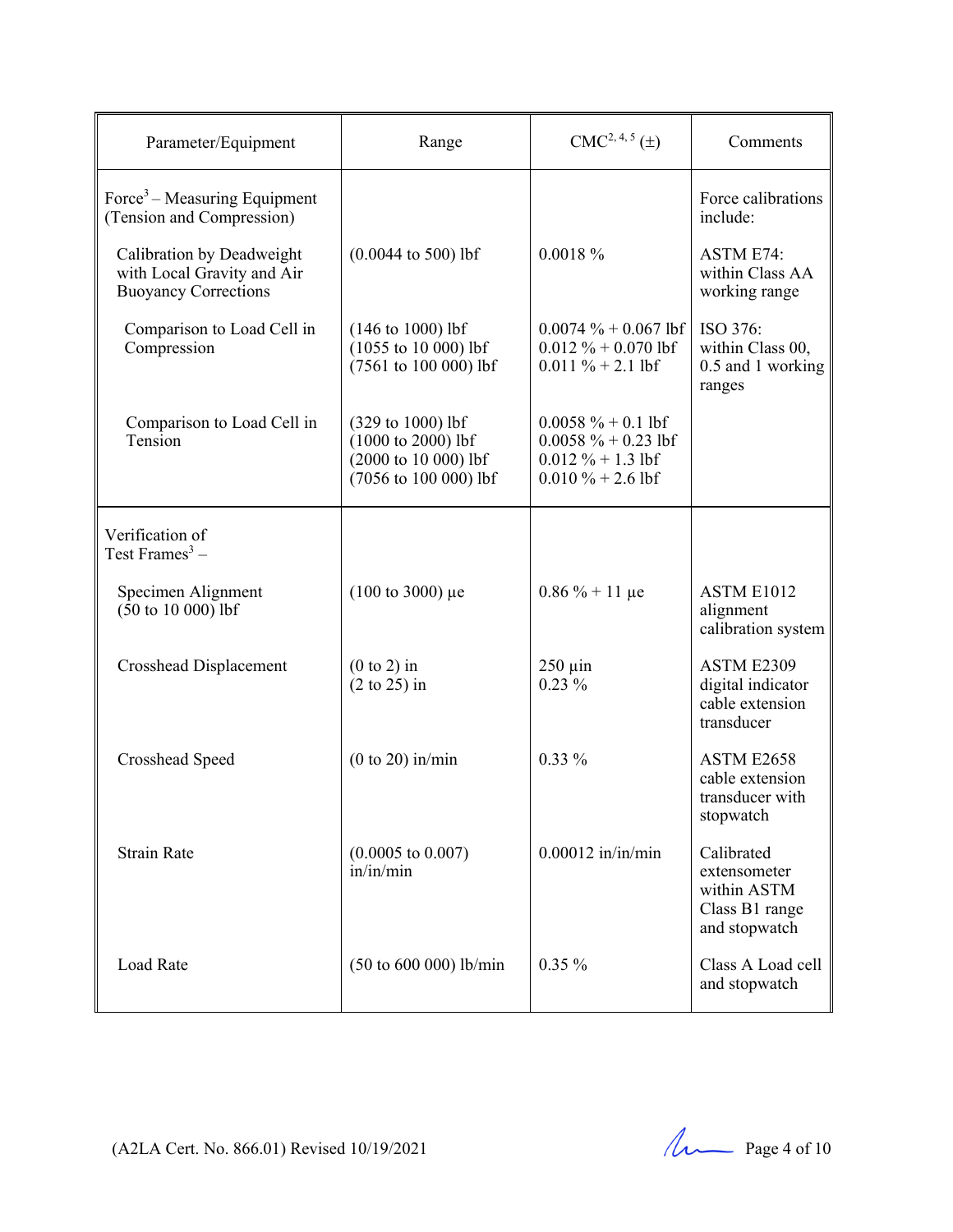| Parameter/Equipment                      | Range                                                                           | $CMC2, 4,5(\pm)$                    | Comments                                 |
|------------------------------------------|---------------------------------------------------------------------------------|-------------------------------------|------------------------------------------|
| Pressure Gauges <sup>3</sup>             | $(0 to 3000)$ psi                                                               | $0.54$ psi                          | Pressure calibrator                      |
| Hardness Testers <sup>3</sup> - Rockwell | HRA:<br>(20 to 65) HRA<br>(70 to 78) HRA<br>(80 to 84) HRA<br>HRBW:             | 0.50 HRA<br>0.39 HRA<br>0.34 HRA    | Indirect<br>verification<br>per ASTM E18 |
|                                          | (40 to 59) HRBW<br>(60 to 79) HRBW<br>(80 to 100) HRBW                          | 0.72 HRBW<br>0.72 HRBW<br>0.61 HRBW |                                          |
|                                          | HRC:<br>$(20 to 30)$ HRC<br>(35 to 55) HRC<br>$(60 \text{ to } 65 \text{ HRC})$ | 0.45 HRC<br>0.44 HRC<br>0.43 HRC    |                                          |
|                                          | HREW:<br>(70 to 79) HREW<br>(84 to 90) HREW<br>(93 to 100) HREW                 | 0.63 HREW<br>0.65 HREW<br>0.57 HREW |                                          |
|                                          | HRFW:<br>(60 to 75) HRFW<br>(80 to 90) HRFW<br>(94 to 100) HRFW                 | 0.55 HRFW<br>0.55 HRFW<br>0.61 HRFW |                                          |
|                                          | HRGW:<br>(30 to 50) HRGW<br>(55 to 75) HRGW<br>(80 to 94) HRGW                  | 0.59 HRGW<br>0.48 HRGW<br>0.49 HRGW |                                          |
|                                          | HRHW:<br>(80 to 94) HRHW<br>(94 to 100) HRHW                                    | 0.61 HRHW<br>0.48 HRHW              |                                          |
|                                          | HRKW:<br>$(40 \text{ to } 60)$ HRKW<br>(65 to 80) HRKW<br>(85 to 100) HRKW      | 0.54 HRKW<br>0.51 HRKW<br>0.46 HRKW |                                          |
|                                          | HRMW:<br>Low<br>High                                                            | 0.62 HRMW<br>0.59 HRMW              |                                          |

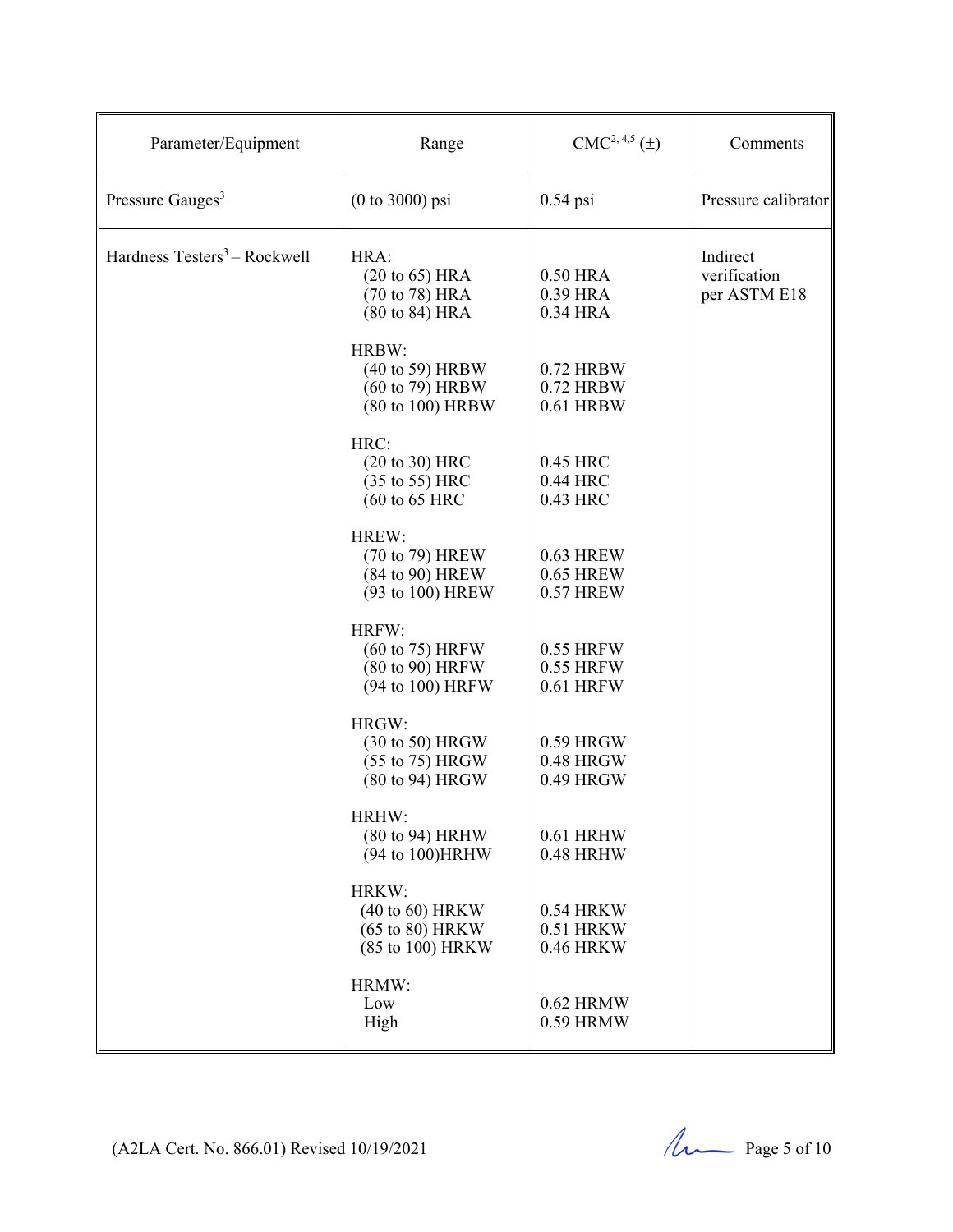| Parameter/Equipment                                | Range                                                                     | $CMC2, 4, 5(\pm)$                         | Comments                                               |
|----------------------------------------------------|---------------------------------------------------------------------------|-------------------------------------------|--------------------------------------------------------|
| Hardness Testers <sup>3</sup> – Rockwell<br>(cont) | HRLW:<br>Low<br>High                                                      | <b>0.58 HRLW</b><br>0.48 HRLW             | Indirect<br>verification<br>per ASTM E18               |
|                                                    | HRRW:<br>(100 to 120) HRRW                                                | <b>0.61 HRRW</b>                          |                                                        |
|                                                    | HR15TW:<br>(74 to 80) HR15TW<br>(81 to 86) HR15TW<br>(87 to 93) HR15TW    | 0.63 HR15TW<br>0.65 HR15TW<br>0.48 HR15TW |                                                        |
|                                                    | HR30TW:<br>(43 to 56) HR30TW<br>(57 to 69) HR30TW<br>(70 to 83) HR30TW    | 0.58 HR30TW<br>0.55 HR30TW<br>0.55 HR30TW |                                                        |
|                                                    | HR45TW:<br>(13 to 32) HR45TW<br>(33 to 52) HR45TW<br>(53 to 73) HR45TW    | 0.58 HR45TW<br>0.61 HR45TW<br>0.62 HR45TW |                                                        |
|                                                    | <b>HR15N:</b><br>(70 to 77) HR15N<br>(78 to 88) HR15N<br>(90 to 92) HR15N | 0.49 HR15N<br>0.62 HR15N<br>0.45 HR15N    |                                                        |
|                                                    | <b>HR30N:</b><br>(42 to 50) HR30N<br>(55 to 73) HR30N<br>(77 to 82) HR30N | 0.70 HR30N<br>0.62 HR30N<br>0.54 HR30N    |                                                        |
|                                                    | <b>HR45N:</b><br>(20 to 31) HR45N<br>(37 to 61) HR45N<br>(66 to 72) HR45N | 0.49 HR45N<br>0.57 HR45N<br>0.52 HR45N    | Indirect<br>verification<br>per ASTM E18<br>$rev-05e1$ |
|                                                    | HR15WW:<br>Low<br>High                                                    | 0.58 HR15WW<br>0.53 HR15WW                |                                                        |
|                                                    | HR30WW:<br>Low<br>High                                                    | 0.80 HR30WW<br>0.65 HR30WW                |                                                        |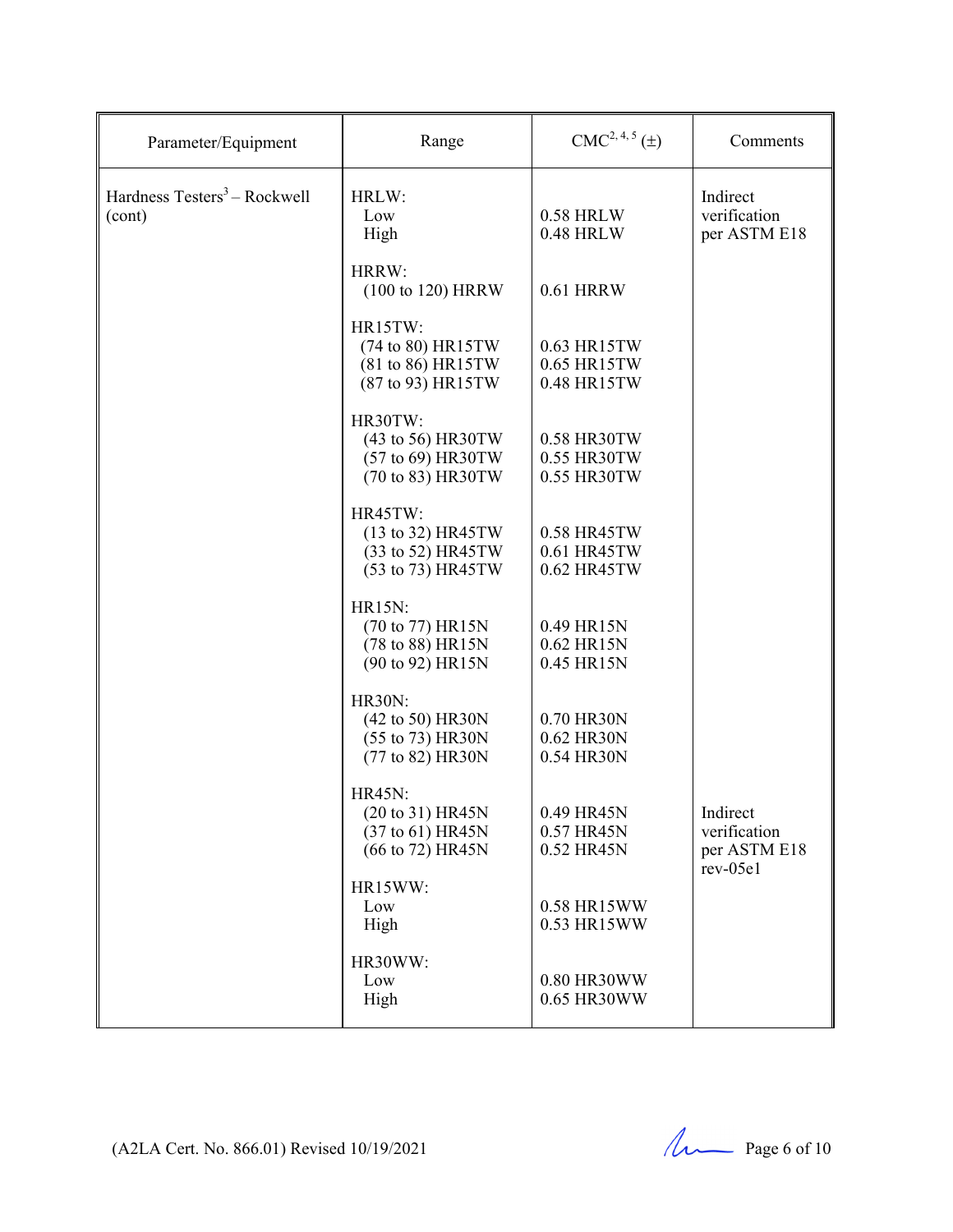| Parameter/Equipment                                                                                                                         | Range                                                                                                                                                                                                                                                 | $CMC2, 4, 5(\pm)$                                                                                                                                                 | Comments                                                                 |
|---------------------------------------------------------------------------------------------------------------------------------------------|-------------------------------------------------------------------------------------------------------------------------------------------------------------------------------------------------------------------------------------------------------|-------------------------------------------------------------------------------------------------------------------------------------------------------------------|--------------------------------------------------------------------------|
| Hardness Testers <sup>3</sup> – Rockwell<br>(cont)                                                                                          | HR15YW:<br>Low<br>High<br>HR15TS:<br>(74 to 80) HR15TS<br>(81 to 86) HR15TS<br>(87 to 93) HR15TS<br>HR30TS:<br>(43 to 56) HR30TS<br>(57 to 69) HR30TS<br>(70 to 83) HR30TS<br>HR30BS:<br>(40 to 59) HR30BS<br>(60 to 79) HR30BS<br>(80 to 100) HR30BS | 0.53 HR15YW<br>0.55 HR15YW<br>0.70 HR15TS<br>0.70 HR15TS<br>0.46 HR15TS<br>0.57 HR30TS<br>0.55 HR30TS<br>0.47 HR30TS<br>0.75 HR30BS<br>0.71 HR30BS<br>0.64 HR30BS | Indirect<br>verification<br>per ASTM E18<br>$rev-05e1$                   |
| Hardness Testers - Brinell                                                                                                                  |                                                                                                                                                                                                                                                       |                                                                                                                                                                   |                                                                          |
| HBW 10/3000/15<br>HBW 10/3000/30<br>HBW 10/1500/15<br>HBW 10/1000/10<br>HBW 5/750/30<br>HBW 10/500/5<br>HBW 2.5/187.5/30<br>HBW 2.5/62.5/10 | (95 to 650) HBW<br>(96 to 650) HBW<br>(48 to 327) HBW<br>(32 to 218) HBW<br>(96 to 650) HBW<br>(16 to 109) HBW<br>(96 to 650) HBW<br>(32 to 218) HBW                                                                                                  | <b>7.3 HBW</b><br><b>4.1 HBW</b><br>1.7 HBW<br>1.8 HBW<br><b>11 HBW</b><br><b>4.3 HBW</b><br>9.9 HBW<br><b>6.4 HBW</b>                                            | Indirect<br>verification<br>method per ISO<br>6506-2,<br><b>ASTM E10</b> |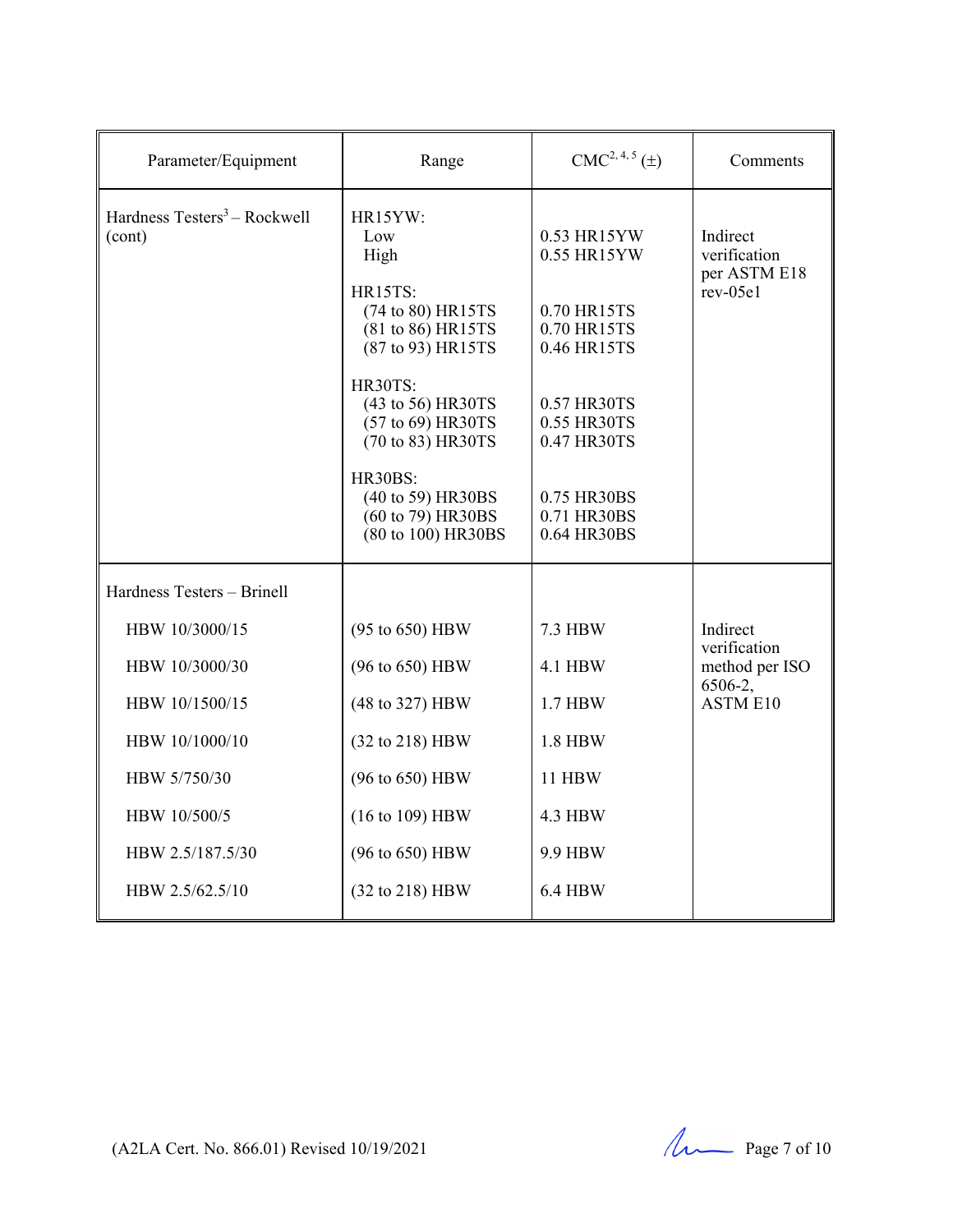| Parameter/Equipment                                                                            | Range                                                                 | $CMC2, 4, 5(\pm)$                    | Comments                                                                 |
|------------------------------------------------------------------------------------------------|-----------------------------------------------------------------------|--------------------------------------|--------------------------------------------------------------------------|
| Hardness Testers - Brinell (cont)<br>Direct Verification of Brinell<br><b>Hardness Testers</b> |                                                                       |                                      | Indirect<br>verification<br>method per ISO<br>6506-2,<br><b>ASTM E10</b> |
| Direct Verification of the Test<br>Force                                                       | (62.5, 187.5, 500, 750,<br>1000, 1500, 3000) kgf                      | $0.25\%$                             | Load cells within<br><b>ASTM E4 Class</b><br>A working range             |
| Verification of the Brinell Scope <sup>5</sup>                                                 | $(0 to 10)$ mm<br>Type A and Type B                                   | $1.4 \mu m$                          | Stage micrometer                                                         |
| Verification of test cycle                                                                     | Up to 15 sec                                                          | $0.08$ sec                           | Stopwatch                                                                |
| Leeb Hardness Testers <sup>3</sup>                                                             | <b>759 HLD</b>                                                        | 9.6 HLD                              | ASTM A956                                                                |
| Microindentation Hardness Testers<br>(Knoop and Vickers) <sup>3</sup> –                        |                                                                       |                                      |                                                                          |
| For Loads Less than 1000 g                                                                     | $(100 \text{ to } 250)$ HK<br>$(250 \text{ to } 650)$ HK<br>$>650$ HK | 1.0 % HK<br>$1.1\%$ HK<br>$1.1\%$ HK | Indirect<br>verification<br>method per<br>ASTM <sub>E384</sub>           |
|                                                                                                | $(100 \text{ to } 240)$ HV<br>$(240 \text{ to } 600)$ HV<br>$>600$ HV | 1.1 % HV<br>0.9 % HV<br>0.8 % HV     |                                                                          |
| For Loads Greater than 1000 g                                                                  | Low HV<br>Mid HV<br>High HV                                           | $1.2\%$ HV<br>1.2 % HV<br>1.2 % HV   |                                                                          |
| X-Y Stage                                                                                      | $(0 to 1)$ inch<br>$(0 \text{ to } 25.4) \text{ mm}$                  | $53 \mu$ in<br>$1.4 \mu m$           | Stage micrometer                                                         |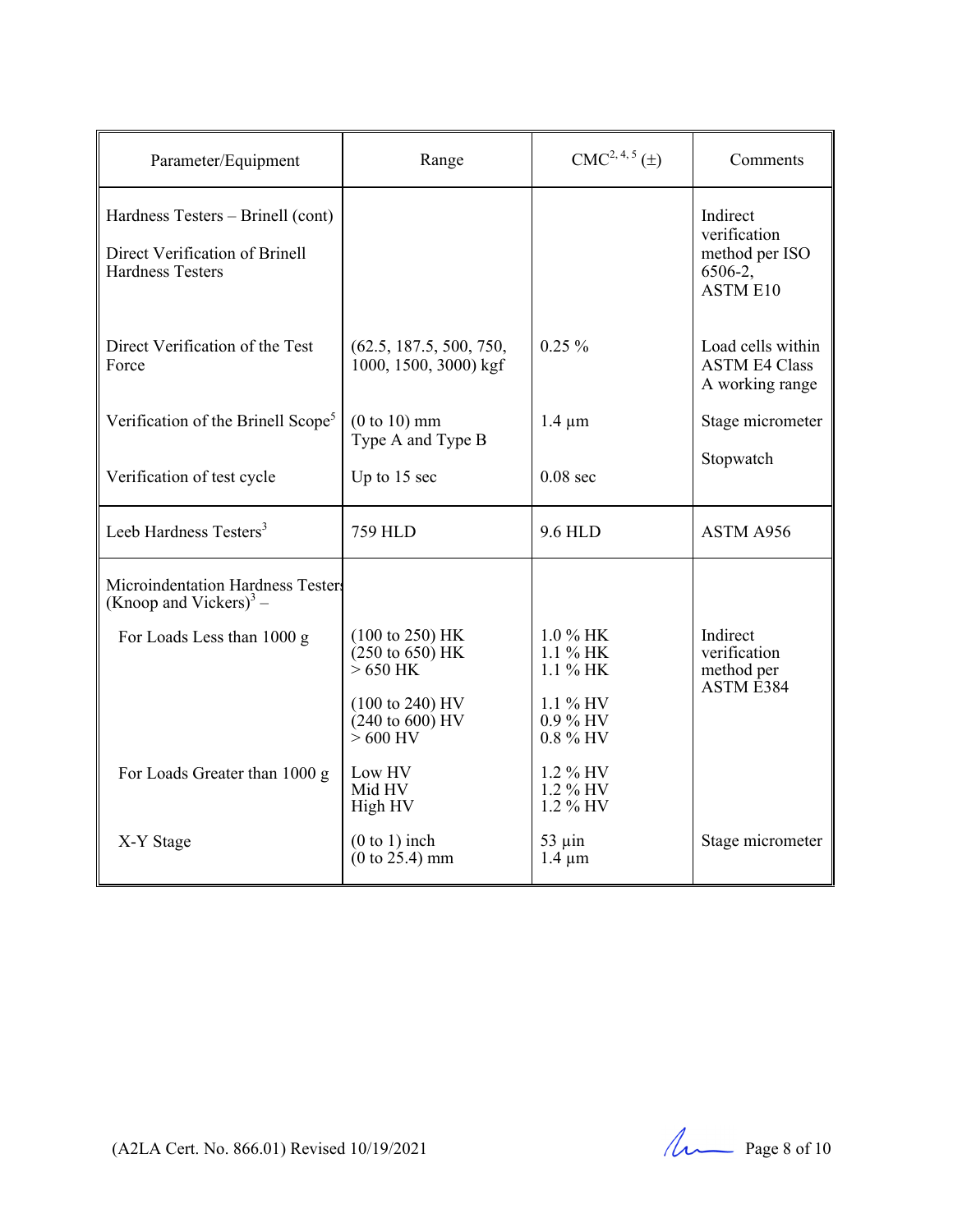| Parameter/Equipment                                            | Range                                          | $CMC2, 4, 5(\pm)$    | Comments                                                    |
|----------------------------------------------------------------|------------------------------------------------|----------------------|-------------------------------------------------------------|
| Indirect Verification of Charpy<br>Impact Testers <sup>3</sup> |                                                |                      |                                                             |
| Specimen Evaluation                                            | Low Energy<br>Mid Energy<br><b>High Energy</b> | 1.2J<br>2.8J<br>5.0J | ISO 148-2                                                   |
| Specimen Temperature Bath<br>Verification                      | -40 $\degree$ C                                | $0.25$ °C            | Precision<br>thermometer                                    |
| Direct Verification of Charpy<br>Impact Testers <sup>3</sup>   |                                                |                      |                                                             |
| Anvil to Anvil Measure                                         | $40 \text{ mm}$                                | $0.042$ mm           | ASTM E23 and<br>ISO 148-2;<br>Caliper and<br>telescope gage |
| Center Strike Measure                                          | $20 \text{ mm}$                                | $0.17$ mm            | Caliper                                                     |
| Charpy Base Level                                              | $0^{\circ}$                                    | $0.14^{\circ}$       | Precision level                                             |
| Charpy Bolt Torque                                             | $(30 \text{ to } 150)$ lbf*ft                  | $5.1\%$              | Torque wrench                                               |

### IV. Thermodynamics

| Parameter/Equipment              | Range                      | $CMC2, 4, 5(\pm)$       | Comments                                     |
|----------------------------------|----------------------------|-------------------------|----------------------------------------------|
| Temperature Measure <sup>3</sup> | $(-80 \text{ to } 590)$ °C | $0.09$ °C               | <b>Fluke 1529</b><br>with 5628<br><b>PRT</b> |
|                                  | (0 to 1000) $^{\circ}$ C   | $1.0 \text{ °C}$<br>2.0 | Fluke 743B<br>with Type K<br><b>TC</b>       |
| Humidity Measure <sup>3</sup>    | $(11 \text{ to } 95)$ % RH | $0.86\%$ RH             | Vaisala<br>HMP77B                            |